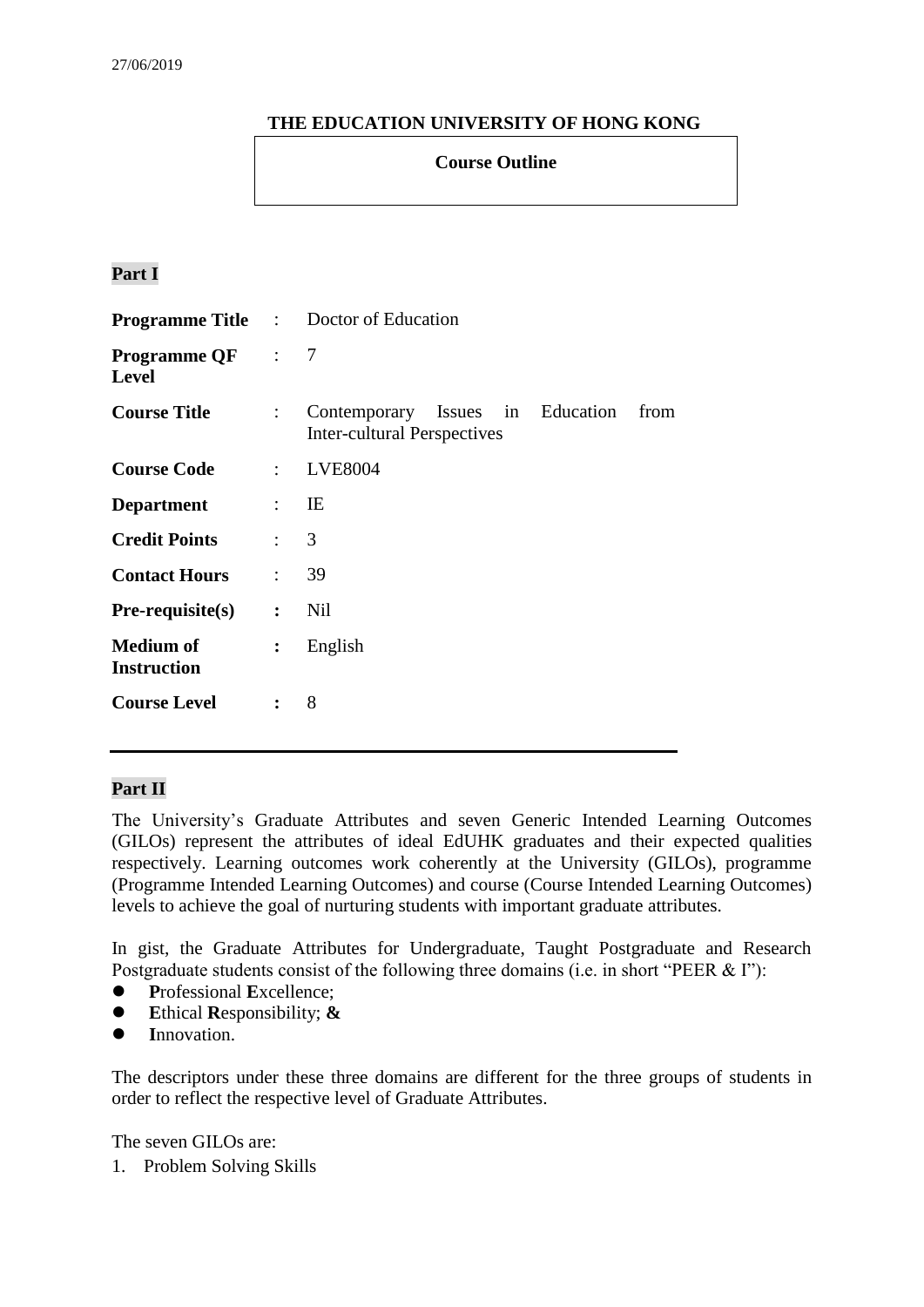- 2. Critical Thinking Skills
- 3. Creative Thinking Skills
- 4a. Oral Communication Skills
- 4b. Written Communication Skills
- 5. Social Interaction Skills
- 6. Ethical Decision Making
- 7. Global Perspectives

### **1. Course Synopsis**

This course will focus on inter-cultural discussion in education. It includes the critical analysis of social, political, pedagogical and organizational issues relevant to educational settings in Hong Kong, Taiwan and Mainland China.

As Hong Kong is a city comprising Eastern and Western cultures, resources will be drawn from both the Eastern and Western traditions.

Students are required to address educational issues and propose solutions from broader, culturally comparative perspectives, as well as demonstrate their knowledge, research capabilities, and professional skills in related areas.

### **2. Course Intended Learning Outcomes (CILOs)**

*Upon successful completion of this course, students should be able to:*

| $\rm C ILO_{1}$   | acquire an informed understanding of contemporary educational           |
|-------------------|-------------------------------------------------------------------------|
|                   | issues and debates arising from diversity and intercultural encounters; |
| $\rm CILO_2$      | explicate the ethical dimension of educational issues pertaining to     |
|                   | diversity and intercultural encounters;                                 |
| CLLO <sub>3</sub> | formulate and justify their positions on various educational issues     |
|                   | associated with diversity and intercultural encounters;                 |
| $\rm CILO_4$      | explore and analyse contemporary educational policy issues from an      |
|                   | intercultural perspective.                                              |

### **3. Content, CILOs and Teaching & Learning Activities**

| <b>CILOs</b><br><b>Suggested Teaching &amp; Learning Activities</b><br><b>Course Content</b> |
|----------------------------------------------------------------------------------------------|
|----------------------------------------------------------------------------------------------|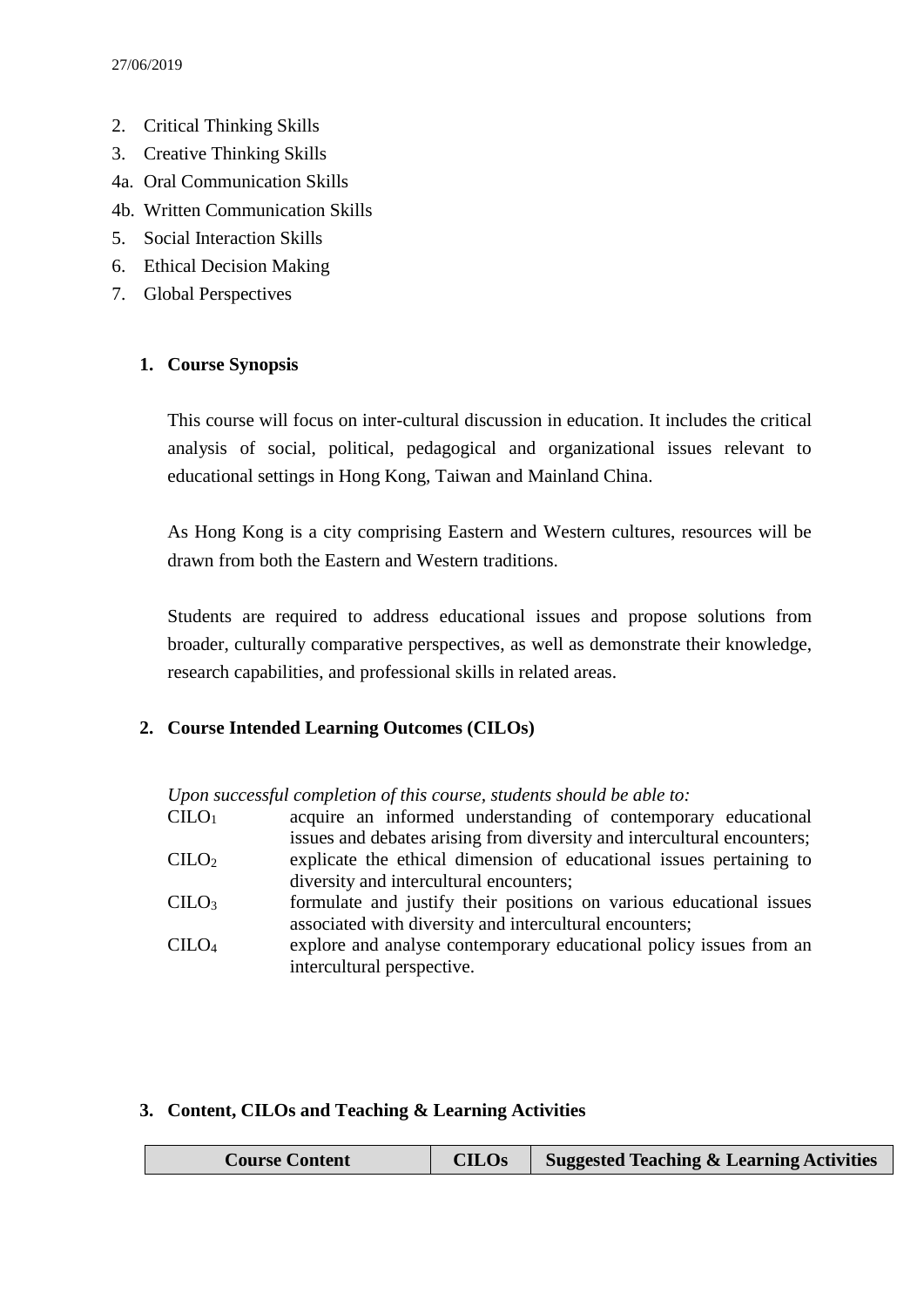| The scope, range and dimensions       | Small-group discussion among teacher and   |  |
|---------------------------------------|--------------------------------------------|--|
| of intercultural issues in            | students on assigned readings, encouraging |  |
| contemporary education                | the generation of questions for further    |  |
| Nature of globalization and its       | in-depth analysis                          |  |
| intercultural ramifications for       |                                            |  |
| national and local educational        |                                            |  |
| systems                               |                                            |  |
| Emerging issues relating to race,     |                                            |  |
| identity, culture, language and class |                                            |  |
| in contemporary education             |                                            |  |
| Theories of diversity and culture     |                                            |  |
| and their origins, assumptions and    |                                            |  |
| limitations                           |                                            |  |
| Policy responses by government        |                                            |  |
| in related areas such as language     |                                            |  |
| policy, indigenous and minority       |                                            |  |
| education, disability and lifelong    |                                            |  |
| learning                              |                                            |  |
|                                       |                                            |  |

### **4. Assessment**

| <b>Assessment Tasks</b>                                  | Weighting $(\% )$ | <b>CILO</b>             |
|----------------------------------------------------------|-------------------|-------------------------|
| (a) Participation in discussions                         | 20                | CILO <sub>1,2,3,4</sub> |
| (b) Students are required to select one major issue that | 80                | CLO <sub>1,2,3,4</sub>  |
| is relevant to their own area of study and undertake     |                   |                         |
| an analysis of it in terms of the underlying theories    |                   |                         |
| that have driven it; the social, political and cultural  |                   |                         |
| contexts that have constructed it; and any other         |                   |                         |
| elements that are of particular relevance to the         |                   |                         |
| educational contexts in Hong Kong, Taiwan or             |                   |                         |
| Mainland China.                                          |                   |                         |
| Students should be able to demonstrate their ability     |                   |                         |
| to understand and critically analyze educational         |                   |                         |
| issues, drawing important implications<br>and            |                   |                         |
| developing new insights from their independent           |                   |                         |
| study. Throughout the analysis the students should       |                   |                         |
| draw extensively on the relevant literature and          |                   |                         |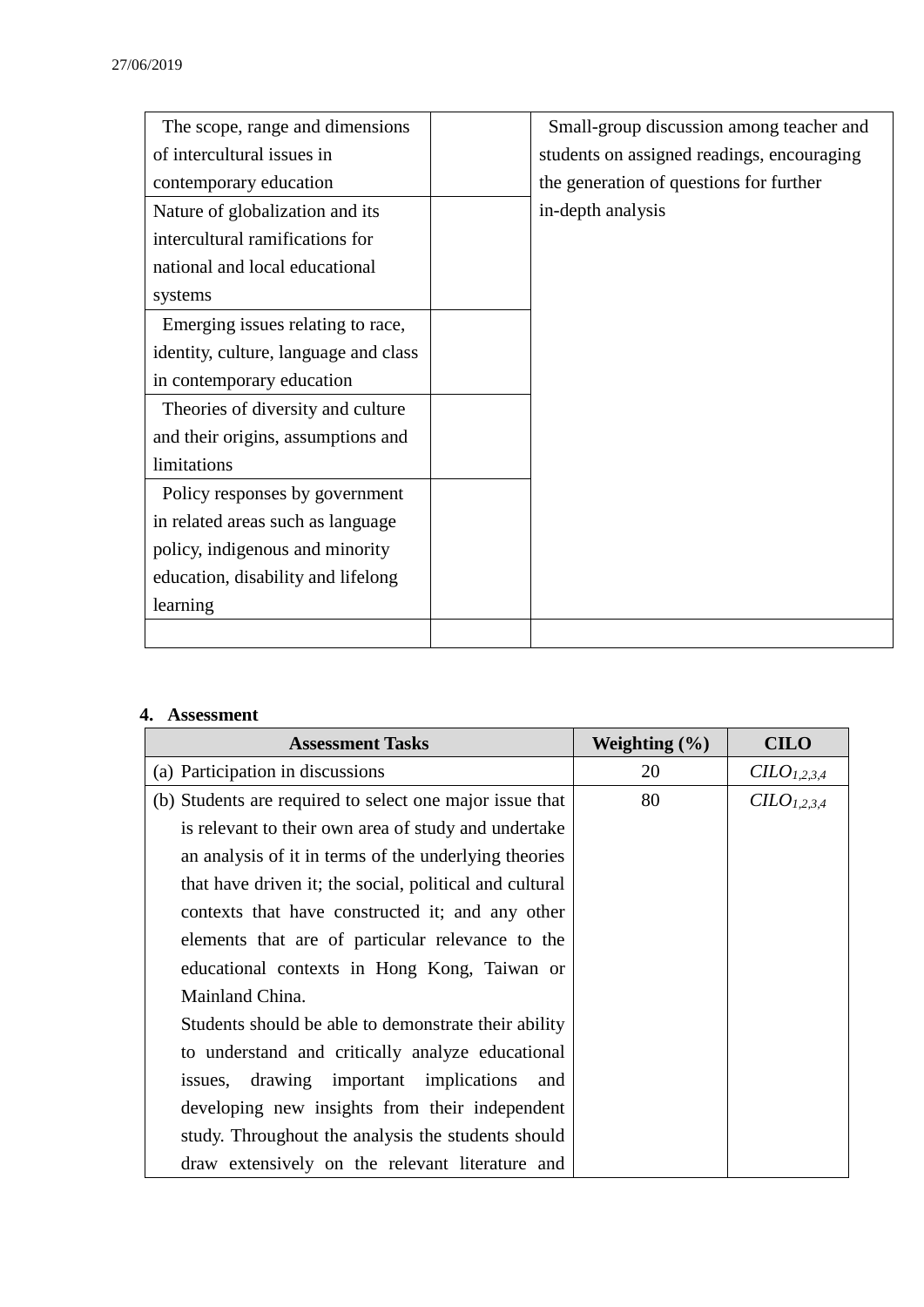| demonstrate how the literature addresses to those  |  |
|----------------------------------------------------|--|
| educational issues under study.                    |  |
| In terms of standards, the students should have in |  |
| mind an article of 5000-8000 words which could     |  |
| be submitted to an academic journal.               |  |

### **5. Required Text(s)**

Nil

### **6. Recommended Readings**

Ames, R. T. and Hershock, P. D. (eds.) (2008). *Educations and Their Purposes: A Conversation Among Cultures.* Honolulu, HI: University of Hawai'i Press.Burbules, N. (2000). *Globalization and Education: Critical Perspectives*. New York, NY: Routledge.

Chan, K.K.K. and Rao, N. (eds.) (2010). *Revisiting the Chinese Learner*. Dordrecht: Springer.

Cummings, W. K., Gopinathan, S. and Tomoda, Y. (eds.) (1988). *The Revival of Values Education in Asia and the West*. Oxford: Pergamon Press.

Engebretson, K., de Souza, M., Durka, G. and Gearon, L. (eds.) (2010).

*International Handbook of Inter-religious Education*. Dordrecht: Springer.

Gonçalves, S. and Carpenter, M. A. (eds.) (2013). *Diversity, Intercultural Encounters, and Education*. New York, NY: Routedge.

Grant, C. A. and Portera, A. (2011). *Intercultural and Multicultural Education: Enhancing Global Interconnectedness*. New York, NY: Routledge.

Hajisoteriou, C. and Angelides, P. (2016). *The Globalisation of Intercultural* 

*Education: The Politics of Macro-Micro Integration*. London: Palgrave Macmillan.

Jackson, L. (2013). Multicultural or Intercultural Education in Hong Kong?. *The International Journal of Comparative Education and Development*, 15(2):

99-111.Jackson, R. (2003). *International Perspectives on Citizenship, Education and Religious Diversity*. London: Falmer Press.

Jin, L. and Cortazzi (eds.) (2013). *Researching Intercultural Learning: Investigations in Language and Education*. New York, NY: Palgrave Macmillan.

Jin, T. and Dervin (eds.) (2017). *Interculturality in Chinese Language Education*. London: Palgrave Macmillan.

Kathleen R. G. (ed.) (2001). *The Emotional Nature of Qualitative Research*, London: CRC Press.